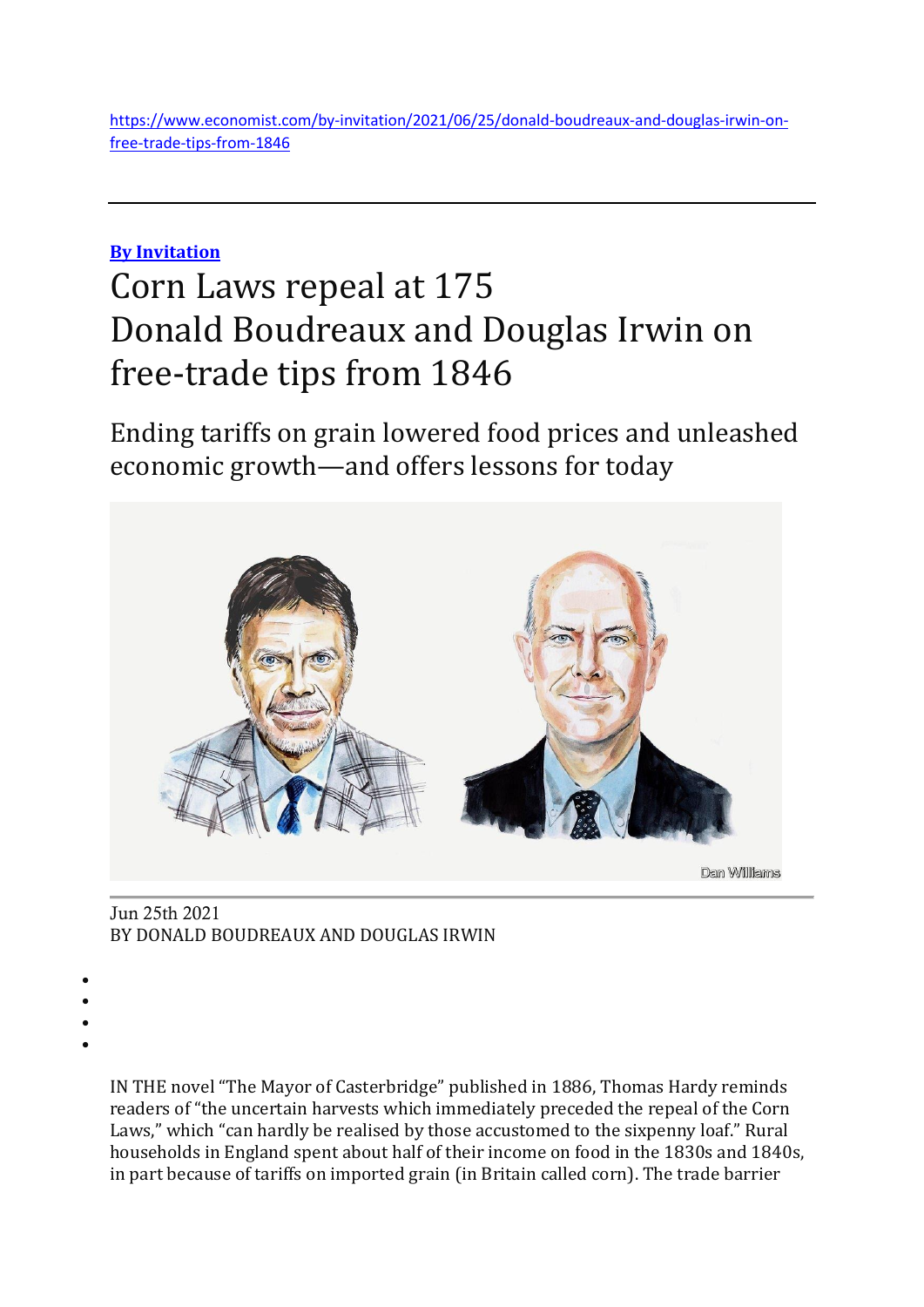fuelled what came to be known as "the Hungry Forties"—and inspired a Scottish businessman, James Wilson, to establish The Economist in 1843, to make the case for free trade.

Today is the 175th anniversary of the repeal of the Corn Laws, after years of controversy and suffering under its effects. The story is especially relevant now, when international trade is under threat. There is much to be learned from how the punishing tariffs were removed and the economy pried open.

The Corn Laws came into effect in 1815, inspired by the landed aristocracy. It was in their interest to keep cheap grain from overseas out of the British market and thereby maintain high domestic prices. A complex sliding scale of duties boosted prices on imported grain. This padded the incomes of the wealthy few who owned grainproducing land—paid for by the public, many of whom were impoverished and desperate to stretch their meagre shilling and pound earnings.

The policy intensified social conflict. It also held back Britain's industrialisation by keeping land, labour and capital devoted to agricultural pursuits rather than seeing them allocated to more productive uses in the manufacturing and services sectors. Instead of benefiting from trade and importing cheap food through exports of expensive textiles, the Corn Laws restricted trade and undermined economic efficiency.

The political explanation for the regressive economic policy is straightforward: Parliament was dominated by the landed gentry, who simply equated the national interest with their personal fortunes. In the wake of the Napoleonic wars, they also justified the Corn Laws on the grounds of national security, as necessary to ensure a stable domestic supply of food. Meanwhile, the poor and aspiring middle classes were excluded from politics, unable to hold office or even vote.

By the late 1830s pressure to repeal the law mounted. The tariff on grain reached more than 80% in 1835. Four years later the Anti-Corn Law League was formed, which publicised the cause through rallies, pamphlets and savvy political organisation. Repeal, the League's supporters argued, was not just economically justified but morally right.

Momentum for repeal gained significant traction when the Irish potato famine in 1845 jeopardised British food production. Potato crops in both countries had been hit. Imports became necessary to prevent the starvation that devastated Ireland from happening in Britain as well. The pressure was on the Conservative prime minister, Sir Robert Peel, to act. On June 25th 1846 the House of Lords voted to repeal them. It was so controversial that it split the Conservative Party and weakened it for decades.

The lower tariffs opened the way for American and European grain, notably from France and Prussia, to enter the market, reducing prices and alleviating food shortages. Yet on purely static economic grounds, the short-run effects were modest. Landowners lost roughly 4-5% of their income while labour and capital-owners saw their incomes rise about 1%, according to a [forthcoming paper](https://academic.oup.com/ej/advance-article-abstract/doi/10.1093/ej/ueab029/6219863?redirectedFrom=fulltext) in the *Economic Journal*. The benefits of the efficiency gains from removing the import tax were counterbalanced by lower export prices and higher import prices that diminished the gains from trade.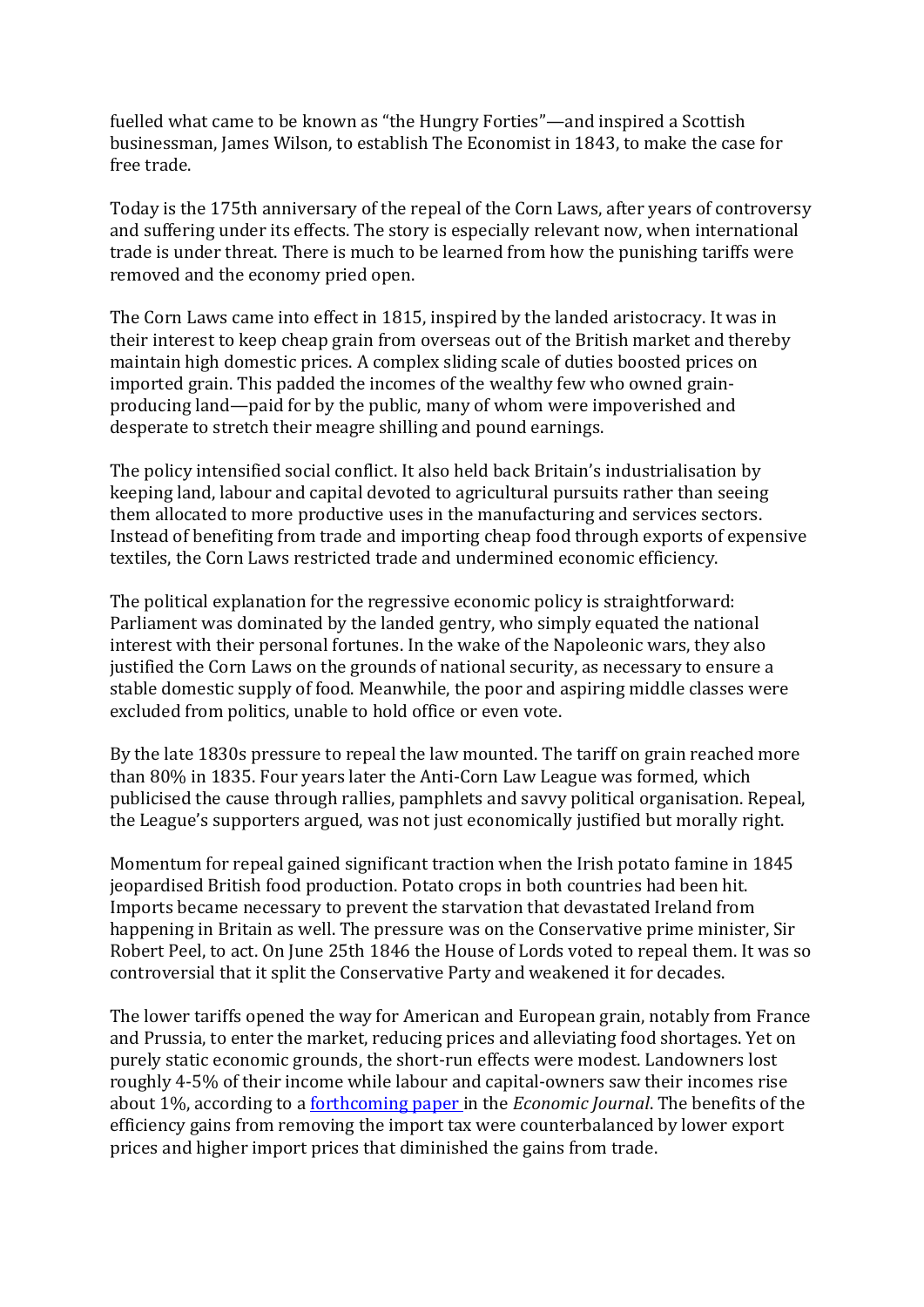Yet the consequences in terms of income distribution were real. According to the paper's economy-wide simulation of the effects of repeal, it reduced the welfare of the top 10% of income earners by about 1-2%, while it increased the welfare of the bottom 90% by about 0.5%. (Welfare includes the impact on incomes of those groups and the prices of the goods they consume.) Although this sounds small, the cumulative gains and losses over time were substantial. Free trade today is sometimes regarded as helping corporations at the expense of workers, but 175 years ago it was considered a progressive, pro-poor policy that was politically popular. As Benjamin Disraeli, who led the country in the 1870s, put it, protectionism is "not only dead but damned."

Overseas, Britain's decision to unilaterally open its market led other countries to move toward freer trade. The events were carefully watched in America. Aware that Britain was opening its market to American and other foreign grain led Congress to dramatically lower tariffs on British manufactured goods in 1846. After Britain signed the Cobden-Chevalier treaty in 1860, which reduced duties on bilateral trade, other European countries sought similar pacts, starting a wave of tariff-reducing agreements that liberalised trade.

The repeal of the Corn Laws contributed to an unleashing of entrepreneurial dynamism that fuelled economic growth, benefiting the poorest in society. Not only did the rate of growth in worker productivity rise; real wages kept better pace with this growth. Thus began a period of mid-Victorian prosperity with free-trade feted among the British public.

The end of the Corn Laws 175 years ago sheds light on the challenges facing policymakers today. Taking away special privileges from powerful groups is an eternal struggle. Just as landlords obstructed freer trade long ago, now farmers stand in the way of reform. The European Union's Common Agricultural Policy still directs billions in subsidies, through trade barriers and cash transfers, to French, German and other European farmers. These costs reach as high as \$95bn, or 0.5% of Europe's GDP in 2020. State support to EU producers as a share of gross farm receipts has stabilised at around 19% since 2010, but that means almost 20 cents of every dollar given to farmers come from the public till.

America has its own problems. Under President Donald Trump, farm subsidies soared to more than \$20bn in 2020 from around \$4bn in 2017, mostly as compensation for the damage caused by his failed trade war. These subsidies go to the largest and wealthiest farmers, not the family farms politicians love to talk about. In 2019 the richest 1% of farmers received almost one-fourth of the total subsidy payments, and the top decile almost two-thirds. America's ethanol policy—ie, subsidising corn farmers—is a travesty that remains in place because presidential candidates must go through Iowa before gaining their party's nomination.

The story of the Corn Laws' repeal is especially relevant today. Political leaders should take a page from the playbook of 1846 and recognise that although powerful producers loudly oppose liberalisation, free trade best promotes the interests of ordinary workers over time. The World Trade Organisation should open a new round of multilateral negotiations to reduce trade barriers, including those on agricultural goods.